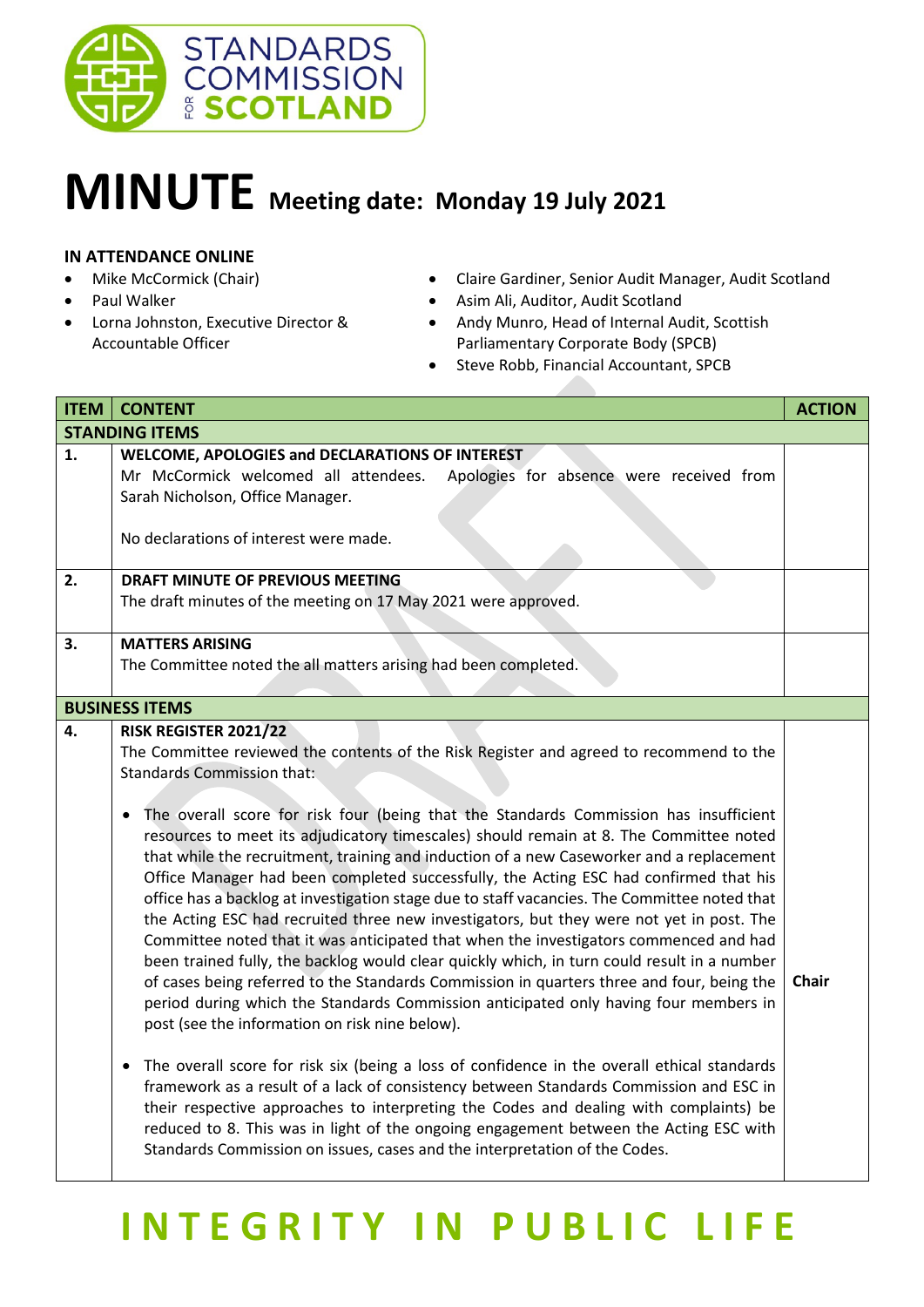|    | The overall score for risk seven (which concerned a disruption in the normal engagement<br>$\bullet$<br>with stakeholders) being reduced to 4, in light of the actions taken by the Acting ESC to<br>normalise relationships and engage in regular and constructive discussions with the<br><b>Standards Commission.</b><br>The overall score for risk nine (being an inability to hold a Hearing timeously due to having<br>$\bullet$<br>insufficient available Members to form a Hearing Panel) should remain at 12. This was<br>because the SPCB had advised that it was unable to start work to recruit a new member to<br>replace the Convener (whose term of office ended on 31 August 2021) until September<br>2021. The Committee noted that this meant that it was likely that the Standards Commission<br>would only have four members for at least two months, during a period when it expected a<br>number of cases may be referred. |                                     |
|----|--------------------------------------------------------------------------------------------------------------------------------------------------------------------------------------------------------------------------------------------------------------------------------------------------------------------------------------------------------------------------------------------------------------------------------------------------------------------------------------------------------------------------------------------------------------------------------------------------------------------------------------------------------------------------------------------------------------------------------------------------------------------------------------------------------------------------------------------------------------------------------------------------------------------------------------------------|-------------------------------------|
| 5. | <b>ANNUAL ACCOUNTS 2020/21</b><br>a) Review Draft Annual Report & Accounts 2020/21                                                                                                                                                                                                                                                                                                                                                                                                                                                                                                                                                                                                                                                                                                                                                                                                                                                               |                                     |
|    | The Committee reviewed the draft Annual Accounts for 2020/21 and agreed they should be<br>submitted for final review and approval by the Standards Commission at its meeting on<br>26 July 2021. The Committee thanked Mr Robb for his assistance in the preparation of the<br>accounts.                                                                                                                                                                                                                                                                                                                                                                                                                                                                                                                                                                                                                                                         |                                     |
|    | b) External Audit: Independent Auditor's Report Management Letter                                                                                                                                                                                                                                                                                                                                                                                                                                                                                                                                                                                                                                                                                                                                                                                                                                                                                |                                     |
|    | Mrs Gardiner introduced the external auditor's report on the Standards Commission's Annual<br>Report and Accounts 2020/21. Mrs Gardiner advised that Audit Scotland was satisfied that the<br>annual accounts had been properly prepared in accordance with applicable legislation and that<br>the financial statements gave a fair and true view of the Standards Commission's affairs and net<br>expenditure.                                                                                                                                                                                                                                                                                                                                                                                                                                                                                                                                  | <b>Executive</b><br><b>Director</b> |
|    | In light of the external report, the Committee agreed the terms of the draft ISA 580<br>management response letter. The Committee noted that the Executive Director was not aware<br>of any instances involving fraud or subsequent events that had occurred since 31 March 2021,<br>that would require to be brought to the attention of the independent auditors. The Committee<br>agreed, therefore, that it was content for the letter to be submitted to the Standards<br>Commission for approval at its meeting on 26 July 2021.                                                                                                                                                                                                                                                                                                                                                                                                           |                                     |
|    | Draft Audit Report 2020/21<br>C)                                                                                                                                                                                                                                                                                                                                                                                                                                                                                                                                                                                                                                                                                                                                                                                                                                                                                                                 |                                     |
|    | Mrs Gardiner introduced the proposed annual external audit Report. She advised that the<br>auditors had applied the provisions relating to small bodies under the Code of Audit Practice<br>2016. Mrs Gardiner confirmed that the independent audit had concluded that the Standards<br>Commission had adequate short, medium and long-term financial planning and governance<br>arrangements and plans in place.                                                                                                                                                                                                                                                                                                                                                                                                                                                                                                                                |                                     |
|    | The Committee noted that the audit report contained a recommendation that the Standards<br>Commission should disclose the interests of close family members on its registers of interest.<br>The Committee agreed with the Executive Team's proposed response which was to explain that<br>the Standards Commission's Members' Code of Conduct (based on the Model Code of Conduct<br>for Members of devolved Public Bodies approved by the Scottish Parliament) did not require<br>the registration of the interests of close family. However, the Code required Members to<br>declare any such interests if they met the objective test. This requirement was further                                                                                                                                                                                                                                                                          |                                     |
|    | reinforced in the Standards Commission's Guidance on the Model Code. If such an interest is<br>declared, it was minuted and the Standards Commission Member in question did not take part<br>in the discussion or decision-making on the matter (including any cases). The Committee noted<br>that the minutes are published on the Standards Commission's website and are, therefore,<br>publicly available. The Committee further noted that Standards Commission's Members did not<br>know what cases are to be referred and, as such, would not be in a position to register, in<br>advance, any interest a close family member may have in the matter.                                                                                                                                                                                                                                                                                      |                                     |
|    |                                                                                                                                                                                                                                                                                                                                                                                                                                                                                                                                                                                                                                                                                                                                                                                                                                                                                                                                                  |                                     |